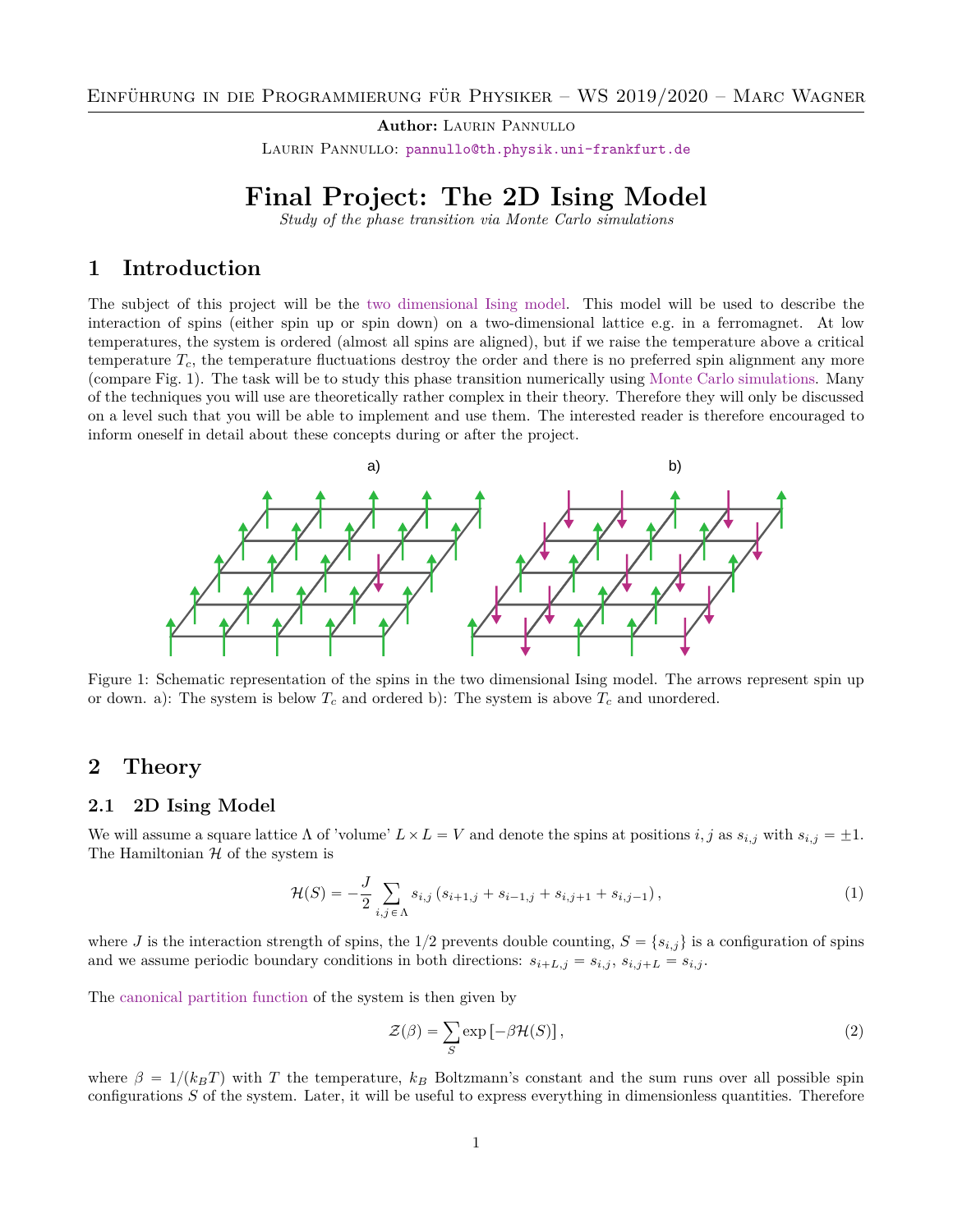let us already define  $\hat{\beta} := \beta J$  and  $\hat{\mathcal{H}} := \hat{H}_{J}$ . Then the the Boltzmann weight is  $\exp[-\hat{\beta} \hat{\mathcal{H}}]$ . It is easy to see, that both the dimensionless and the original weight have the same value. We will use these dimensionless quantities when we talk about the implementation of the code.

Observables are then calculated as

<span id="page-1-0"></span>
$$
\langle O \rangle = \frac{1}{\mathcal{Z}(\beta)} \sum_{S} O(S) \exp \left[ -\beta \mathcal{H}(S) \right]. \tag{3}
$$

The number of possible states S is  $N_{\text{total}} = 2^{L^2}$ . This renders a direct calculation of Eq. [\(3\)](#page-1-0) already for quite small volumes impossible. Therefore, in the following section we will briefly introduce a statistical method to approximate sums like Eq. [\(3\)](#page-1-0).

#### **2.2 Monte Carlo simulation**

A Monte Carlo method, in general, is a computational algorithm that relies on repeated random samples to obtain numerical results. For example, integrals can be performed using Monte Carlo techniques. The basic idea is that we create  $N$  samples in our domain of integration  $A$  and evaluate our function at these samples. For an infinite number of samples the true value of the integral is the average of the function samples. For a 1D integral this results in

$$
I = \int_{A} \mathrm{d}x f(x) = \lim_{N \to \infty} \frac{1}{N} \sum_{i=1}^{N} f(x_i), \tag{4}
$$

where  $x_i$  are uniformly distributed randomly chosen samples in A. In practice, as an approximation of the integral, we can choose N to be large but finite. This method can also be applied to sums as in Eq.  $(3)$ . For our problem, however, we would need too many samples for a good approximation of the sum, if we would create uniformly distributed random samples (a sample of our domain of integration in the context of the ising model is just one possible spin configuration  $S$ ).

Although there is a large number of possible states of our system, the Boltzmann weight  $\exp[-\beta H(S)]$  of the majority of spin configurations  $S$  is very small and therefore their contribution to the partition function is close to zero. Thus it is a good approximation to use mainly those spin configurations with a significant contribution for the calculation of the partition function. The technique to generate these *important* configurations is called [importance](https://en.wikipedia.org/wiki/Importance_sampling) [sampling.](https://en.wikipedia.org/wiki/Importance_sampling)

We will use the [Metropolis-Hastings algorithm](https://en.wikipedia.org/wiki/Metropolis-Hastings_algorithm) to generate such a set of configurations. Given a start configuration the next configuration is generated by doing the following steps:

- [1](#page-1-1). Flip one spin of your lattice:  $s_{i,j} \rightarrow s'_{i,j} = -s_{i,j}^{-1}$ . Thus obtaining a new set of spins  $S = \{s_{1,1}, s_{1,2}, \ldots, s_{i,j}, \ldots, s_{L,L}\} \rightarrow S' = \{s_{1,1}, s_{1,2}, \ldots, -s_{i,j}, \ldots, s_{L,L}\}.$
- 2. Calculate the resulting change in energy  $\delta \mathcal{H} = \mathcal{H}(S') \mathcal{H}(S)$ .
- 3. Accept  $S'$  as the new configuration with the probability

$$
W(s_{i,j} \to s'_{i,j}) = \begin{cases} 1 & \text{if } \delta \mathcal{H} < 0 \\ e^{-\beta \delta \mathcal{H}} & \text{otherwise} \end{cases} . \tag{5}
$$

When  $S'$  is rejected keep  $S$  as the new configuration.

One full update corresponds to repeating these steps  $L^2$  times. The next configuration in the set of configurations to be used in the Monte-Carlo method is obtained after one full update. The previous configuration is used as start configuration of the next update. The configurations created with this algorithm are obviously not independent, since new configurations are always created from previous ones. This is called *auto-correlation* and we will discuss this further in Sec. [6.](#page-10-0) Therefore, in practice one full update corresponds to  $N_{skip}$ -times  $L^2$  Metropolis-Hastings

<span id="page-1-1"></span><sup>&</sup>lt;sup>1</sup>There are different ways to choose which spin  $s_{i,j}$  to flip. We will discuss the different approaches in Sec. [4.2](#page-6-0)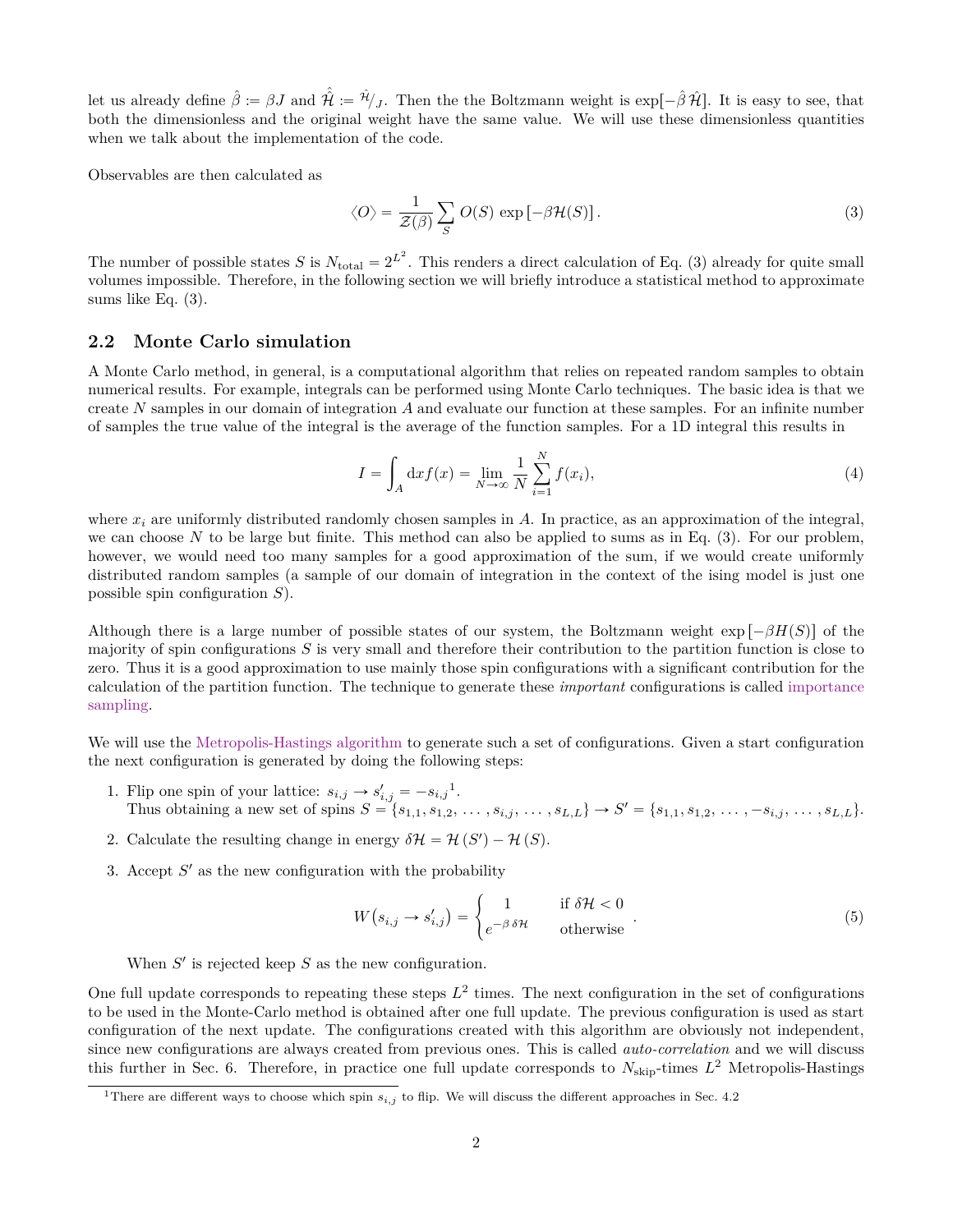steps, where  $N_{\text{skip}}$  is chosen such that the obtained configuration is essentially independent of the previous one.

We estimate the expectation values of an observable  $O$  as in Eq. [\(3\)](#page-1-0) by

$$
\langle O \rangle \approx \frac{1}{N} \sum_{n=0}^{N} O_n,\tag{6}
$$

where  $O_n = O(S_n)$  is the observable measured on the n-th generated configuration  $S_n$  and N is number of generated configurations.

#### <span id="page-2-0"></span>**2.3 Observables**

#### **Moments**

Given an observable  $O_n$  we can define moments  $m_k$  of this observable as

$$
m_k = \frac{1}{N} \sum_{n=0}^{N} O_n^k,
$$
\n(7)

and the central moments  $\mu_k$ 

$$
\mu_k = \frac{1}{N} \sum_{n=0}^{N} (O_n - m_1)^k.
$$
\n(8)

It can be shown that the central moments can also be calculated directly from the moments as

$$
\mu_1 = 0, \qquad \mu_2 = m_2 - m_1^2,
$$
  
\n
$$
\mu_3 = m_3 - 3m_2m_1 + 2m_1^3, \qquad \mu_4 = m_4 - 4m_3m_1 - 3m_2^2 + 12m_2m_1^2 - 6m_1^4 + 3\mu_2^2.
$$
\n(9)

As a last definition we introduce the standardized moment

$$
B_n := \frac{\mu_n}{(\mu_2)^{\frac{n}{2}}}.\tag{10}
$$

#### **Order Parameter**

An order parameter is an observable O, that is a measure of the phase of a system. It normally ranges between zero in one phase and non-zero in the other. Moments of this order parameter characterize the phase transition and dynamics of the system:

- **Mean**  $m_1$ : We denote this also with  $\langle O \rangle$ . This quantity reflects in which phase the system is. When crossing  $\hat{\beta}_{\rm c}$  the mean will jump immediately from zero to constant non zero for a first order phase transition in the infinite volume.
- **Susceptibility**  $\chi = \mu_2 V$ : This quantity will peak (diverge in an infinite volume) at the phase transition.
- **[Skewness](https://en.wikipedia.org/wiki/Skewness)**  $B_3$ : This quantity gives information about the asymmetry of the probability distribution of our observable.

$$
B_3 \begin{cases} > 0 & \text{if the distribution has a tail to right} \\ = 0 & \text{if the distribution is symmetric} \\ < 0 & \text{if the distribution has a tail to left} \end{cases} \tag{11}
$$

Zeros of the skewness might signal a phase transition.

• **[Kurtosis](https://en.wikipedia.org/wiki/Kurtosis)**  $B_4$ : When calculated at  $\hat{\beta}_c$  the kurtosis assumes distinct values depending on the order of the phase transition and the symmetries of the system (Analyzing the phase transition with this quantity goes beyond the scope of this project.).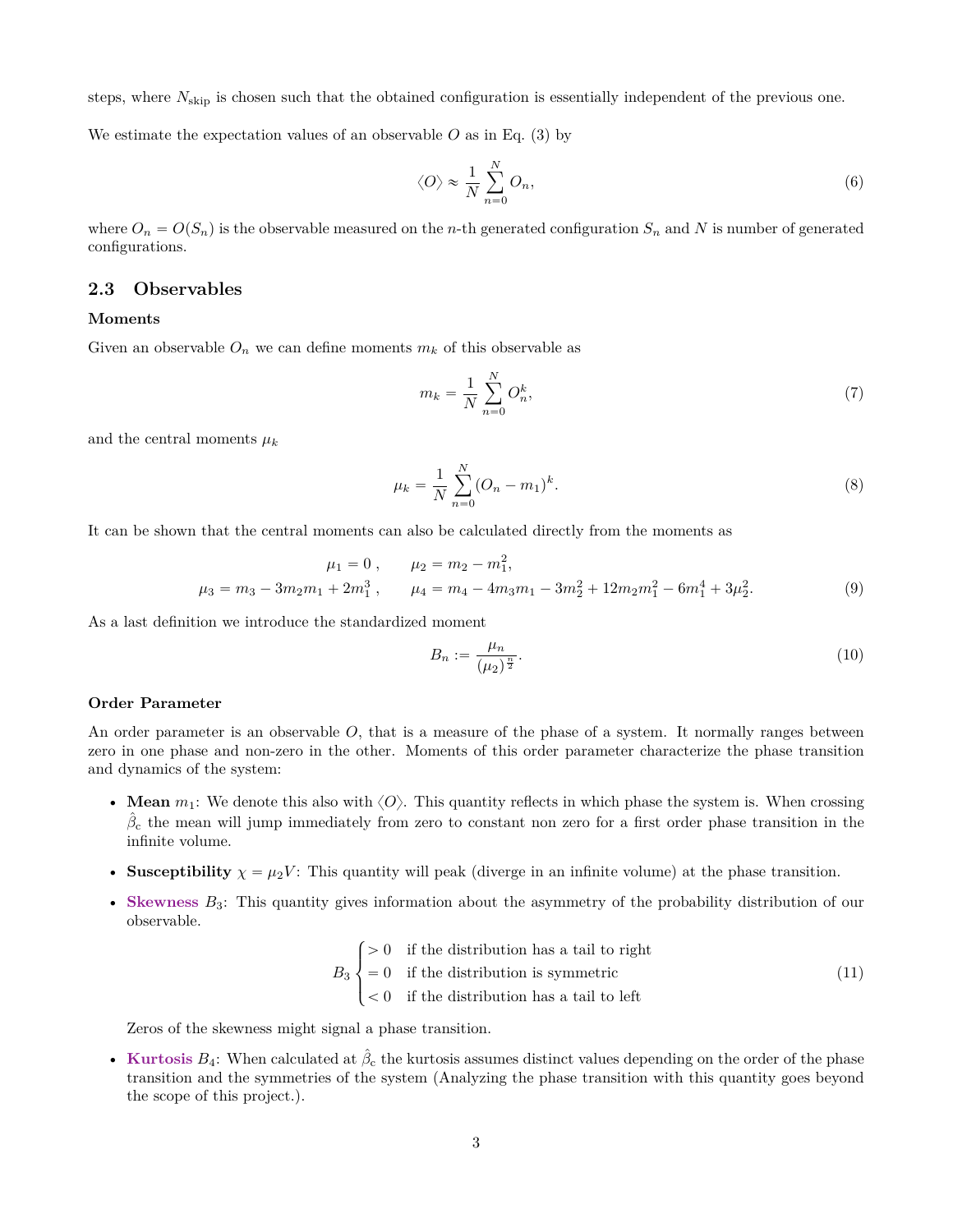The magnetization

<span id="page-3-1"></span>
$$
M_n = \frac{1}{L^2} \sum_{i,j \in \Lambda} s_{i,j} \tag{12}
$$

serves as an order parameter for this system.

## **3 Tasks**

The project consists of a **mandatory** part and *optional* tasks.

The **mandatory** part is:

- 1. Perform a Monte Carlo simulation of the two dimensional Ising model.
- 2. Determine  $\hat{\beta}_{\rm c}$  via the mean Magnetization  $\langle M \rangle$  and the susceptibility  $\chi$  of M.
- 3. Plot  $B_3$  of M as a function of  $\hat{\beta}$ . Would you try to locate  $\hat{\beta}_c$  with this quantity?

If you finish early with this task and are motivated two *optional* tasks are proposed

- 1. Simulate at different volumes and approach the infinite volume limit to understand the order of the phase transition.
- 2. Visualize the Monte Carlo history of the spin configurations with an animation.

## **4 Implementation**

This section is meant to help you to write your code and give you hints about its structure. A kind of flowchart of the code can be seen in Fig. [5,](#page-11-0) where it is shown how the different parts of your program are connected and work together. Unless you have good reasons not to do so, follow the suggested implementation!

#### **4.1 Structure of the C program**

In the design of your code you should separate the generation of configurations and the measurement of observables. This prevents you from having to regenerate configurations if you need to measure other observables. Therefore the source code will be split into three files. So the main function of your program should only parse a command line argument, which decides if your program generates configurations or measures observables.

```
int main(int argc, char const *argv[])
{
  if (strcmp(argv[1], "--generate") == 0)generate(argv[2]);
  else if (strcmp(argv[1], "--measure") == 0)
    measure(argv[2]);
  else
  {
    printf("Mode %s not recognized\n", argv[1]);
    exit(1);}
  exit(0);
}
```
The second command line argument should be the name of a configuration file configuration  $\phi$  where you can set parameters for your simulation and measurement, that are parsed by your program. The easiest way to do this is

<span id="page-3-0"></span><sup>&</sup>lt;sup>2</sup>Note that certain output or input files will be referred to with a variable like name e.g. config\_file, but this is only meant as an identifier within this text and Fig. [5.](#page-11-0) For your program the files should have meaningful names by which you and your program can distinguish files e.g. outputfiles of runs with different parameters.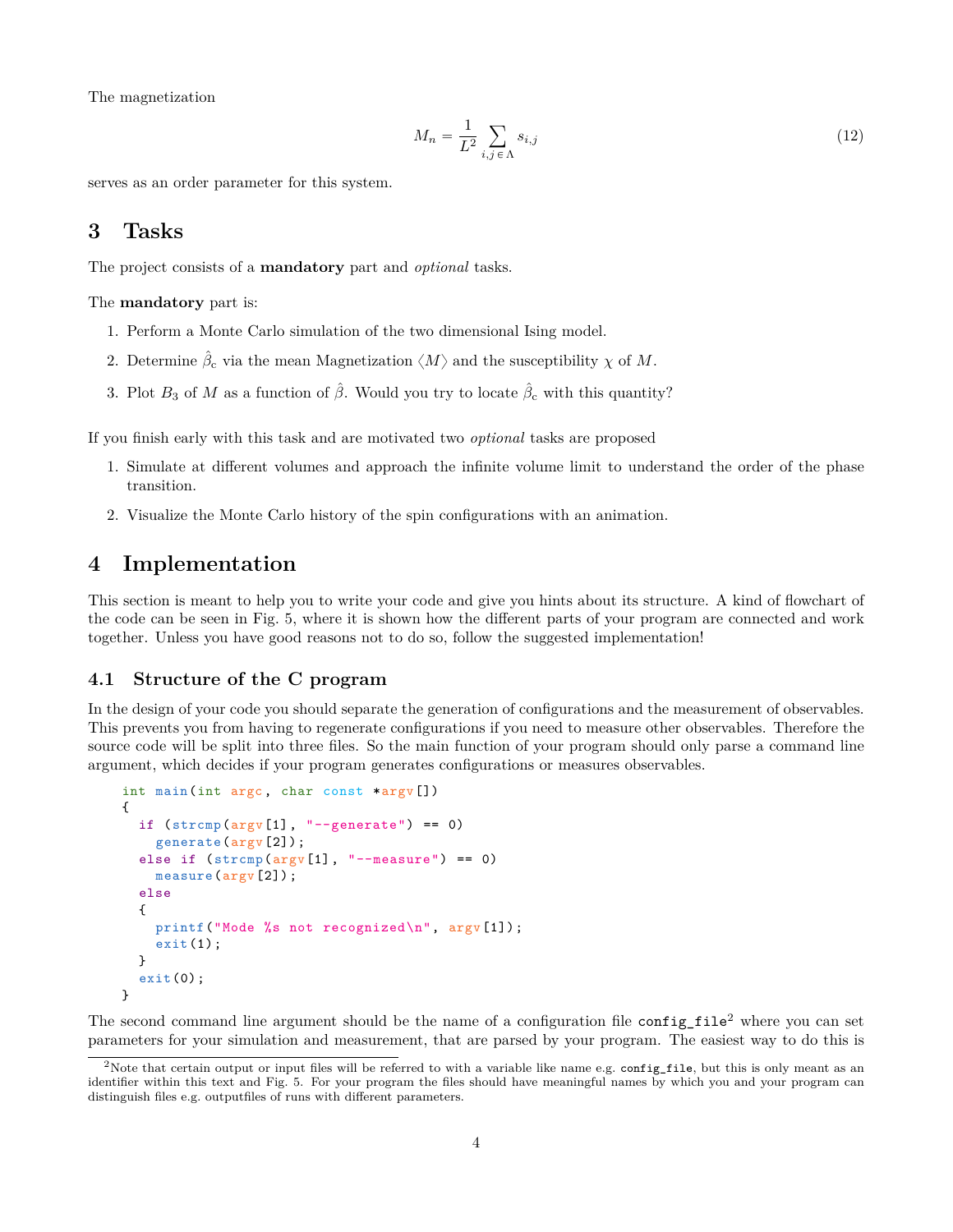a file, where the different lines correspond to the value assigned to their corresponding variable. Therefore, it is important that the order of the parameters is defined and fixed. Possible parameters given via this file are shown in Tab. [1.](#page-4-0) The meaning of some of them will only become clear after reading the following sections.

<span id="page-4-0"></span>

| Parameter function |                                                                     | used by               |
|--------------------|---------------------------------------------------------------------|-----------------------|
| N                  | sets total number of lattice updates                                | generate.c            |
| NSkip              | sets amount of lattice updates between two measurements             | generate.c            |
|                    | sets the lattice size                                               | generate.c, measure.c |
| betaLower          | sets lower bound of the $\hat{\beta}$ interval                      | generate.c, measure.c |
| betaUpper          | sets upper bound of the $\hat{\beta}$ interval                      | generate.c, measure.c |
| betaStep           | sets step size of the $\hat{\beta}$ interval                        | generate.c, measure.c |
| startParameter     | sets the initial configuration                                      | generate.c            |
| id                 | gives your result files a unique identifier                         | generate.c, measure.c |
| outputConfig       | controls whether the spin configurations are saved                  | generate.c            |
| NThermal           | sets the thermalization time after which observables are calculated | measure.c             |

Table 1: Proposed parameters for config\_file.

The content of config\_file could look like

10000 100 128 0.1 0.9 0.001 1 run1  $\Omega$ 200

where one line corresponds to the value of one variable.

Alternatively you could use a two column file, where the first column specifies the parameter and the second the given value. Your program then has to parse the entry of the first column to assign the value of the second column to the right variable inside your program. Your file config\_file could then look like this:

N 10000 NSkip 100 L 128 ...

#### **4.2 generate.c**

The code in this file is responsible for

- initializing the lattice,
- do the following for every  $\hat{\beta}$  specified by config\_file:
	- **–** generating configurations accordingly to the Metropolis-Hastings algorithm,
	- measuring the magnetization per configuration  $M_n$  accordingly to Eq. [\(12\)](#page-3-1),
	- writing all calculated  $M_n$  to output\_file
	- **–** optional: writing the generated spin configurations to spinConfig\_file

To guide you a bit further, we will now discuss the vital aspects of this code.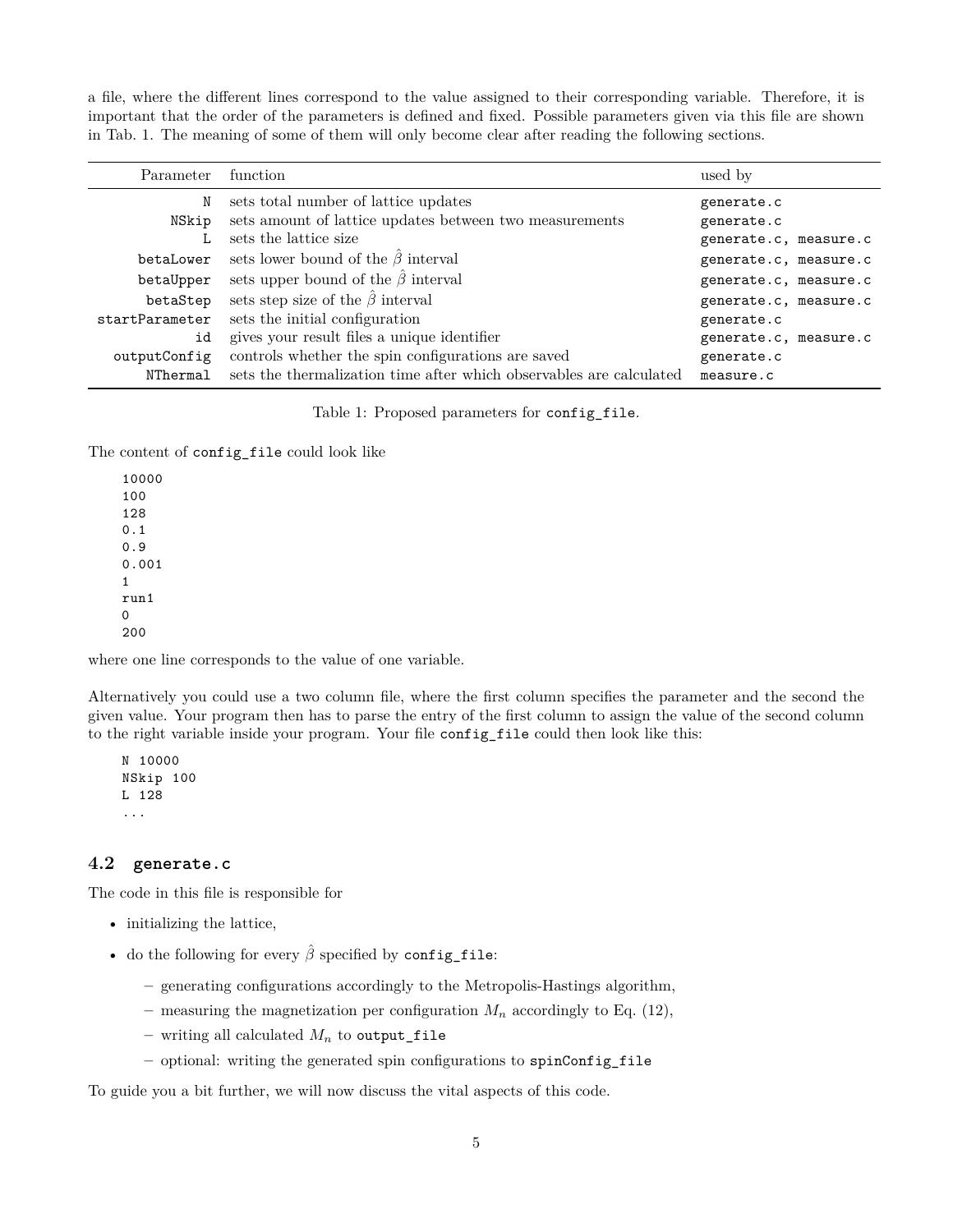#### **The generate function**

In the provided example of the main function there is a function called generate that handles all tasks for the generation of the configurations. It could be structured like

```
void generate(char const *fileName)
{
  /*
    - declare variables
    - parse config_file
    - call init function
  */
  for(double b = betaLower; b <= betaUpper; b+=betaStep)
  {
    /*
      - set initial spin configuration
    */
    for(int n = 0; n \leq N; +n)
    {
      /*
        - update your Lattice
        - store magnetization every NSkip steps
      */
    }
    /*
        save results in file
    */
  }
}
```
Again, the meaning or necessity of some structures will only become clear when reading the following section.

#### **Initialization**

Once you've parsed your configuration file, you know crucial values like the size of the lattice or the number of configurations to generate. This will affect the allocation of memory for different arrays among other things. To handle such initialization tasks create a function

```
void init(...);
```
#### **Lattice setup**

You will need an array latticeSpin to store the spin values  $s_{i,j}$ . Instead of a two dimensional array, a one dimensional array is usually used, which is indexed with a so-called superindex n. This is done by a function  $n : \mathbb{Z} \times \mathbb{Z} \to \mathbb{N}, n(i, j) := j \cdot L + i$ , whose signature could read

```
unsigned int getSuperIndex(const int i, const int j);
```
where  $\pm$  and  $\pm$  are the x and y coordinates of the site. This is a suitable location to implement the periodic boundary conditions.

Since the interaction takes place only between nearest neighbours, you will often have to retrieve the neighbouring spin values, for which you would have to calculate the superindeces of these neighbours. However, since these neighbour indices are constant during your simulation, it is recommended to create a two dimensional array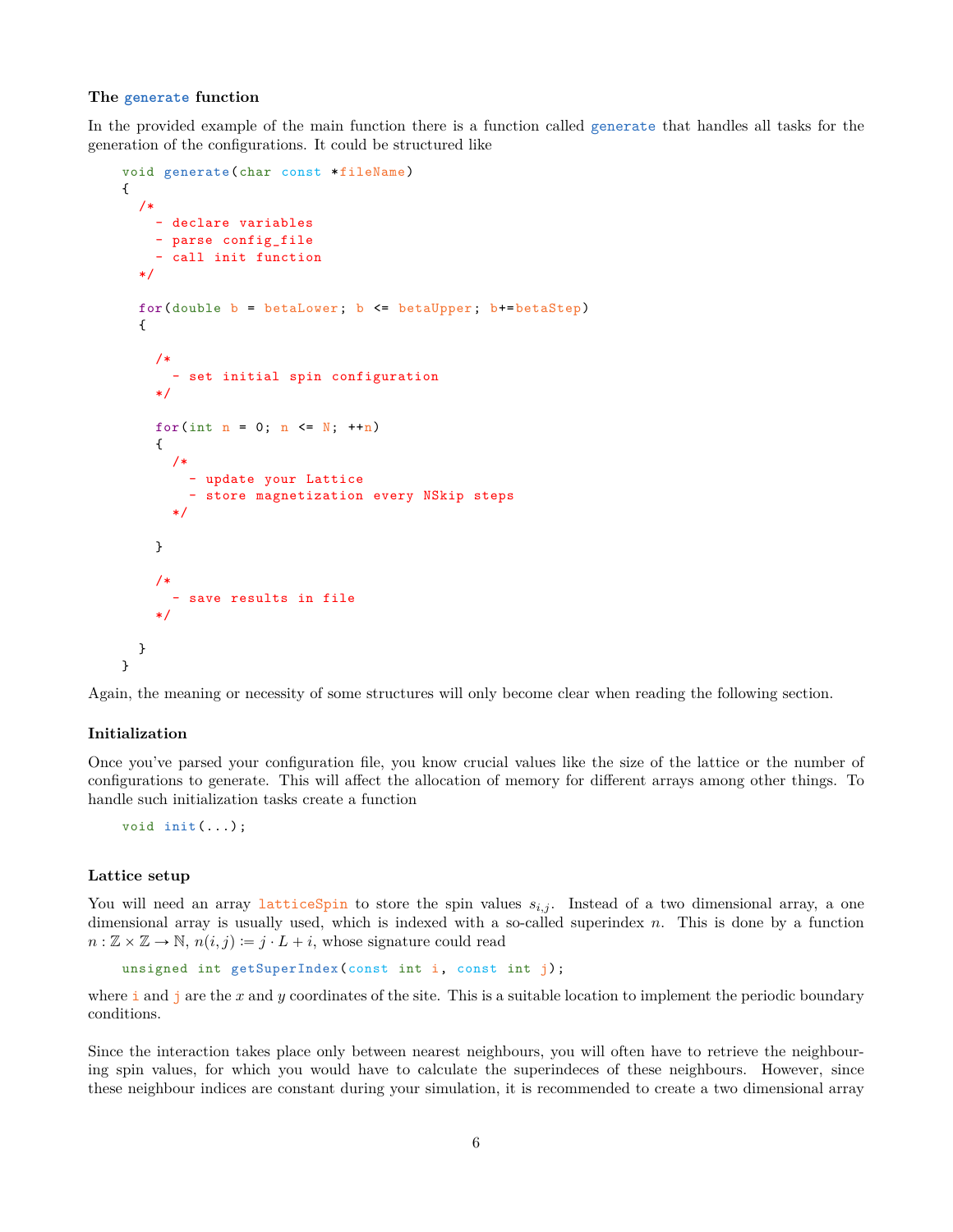neighbourArray of dimensions  $L^2 \times 4$  during initialization that contains the superindices of all nearest neighbours to a grid point. Filling neighbourArray with the correct indeces should be part of init.

#### **Random numbers**

In the implementation of some functions you will need to generate uniformly distributed random numbers. Therefore implement a function

```
double drawRandomNumber(void);
```
which returns a random number  $x \in [0, 1]$  drawn from a uniform distribution. Regarding our problem the basic C [generator](http://www.cplusplus.com/reference/cstdlib/rand/) is sufficient.

#### **Initial spin configuration**

The Metropolis-Hastings algorithm always needs a configuration to be updated. This means that we need to choose an initial spin configuration at the beginning of our simulation. There are two common options

- cold start: Set all spins to the same value  $(\rightarrow +1 \text{ or } -1)$
- hot start: Randomly set spins to  $\pm 1$

The cold start is recommended. In case you do the optional task of visualization try to answer the following: What happens with a hot start at large  $\hat{\beta}$ ? This should answer why a cold start is recommended.

Implement a function

```
void setInitialConfig(int* latticeSpin, int mode);
```
to handle the task of setting the initial configuration.

#### <span id="page-6-0"></span>**Metropolis-Hastings algorithm**

The next task is to implement the Metropolis-Hastings algorithm. Implement a function that performs the Metropolis-Hastings algorithm , whose signature could read

void updateLattice(int\* latticeSpin, const int\*\* neighbourArray, const double beta);

where one call of this function should perform  $L^2$  iterations of the Metropolis-Hastings algorithm. To do this, we look at the computational requirement of every step of the algorithm:

- 1. Step  **Flipping of a spin:** By now you will have already wondered how to choose the spins to flip. There are three answers that might come to mind
	- Sequential update: Just go through the whole lattice in order  $\rightarrow$  *Not recommended* as the generated configurations will be highly correlated. But it is encouraged to explore this option in combination with the visualization task.
	- Random update with doubling: Choose a spin of your lattice randomly  $\rightarrow$  *Recommended* option as it has the right balance between cost and auto-correlation.
	- Random update without doubling: Choose the order of the spins randomly, but ensure that updateLattice updates every site exactly once  $\rightarrow$  *Not recommended* as it is very expensive and is not needed.
- 2. Step  **Calculating**  $\delta \hat{\mathcal{H}}$ : The easiest way to do it, is to calculate  $\hat{\mathcal{H}}(S')$  and  $\hat{\mathcal{H}}(S)$  and take the difference. However, this calculates more than you need to. Since the interaction of the spins are only nearest neighbours, the energy will only change locally. Therefore, you will have to simplify  $\delta \mathcal{H}$  analytically.
- 3. Step  **The acceptance step:** Use drawRandomNumber to implement the acceptance step.

## **Calculate**  $M_n$

Calculate the magnetization  $M_n$  every  $N_{\text{Skip}}$  configurations and store them in an array.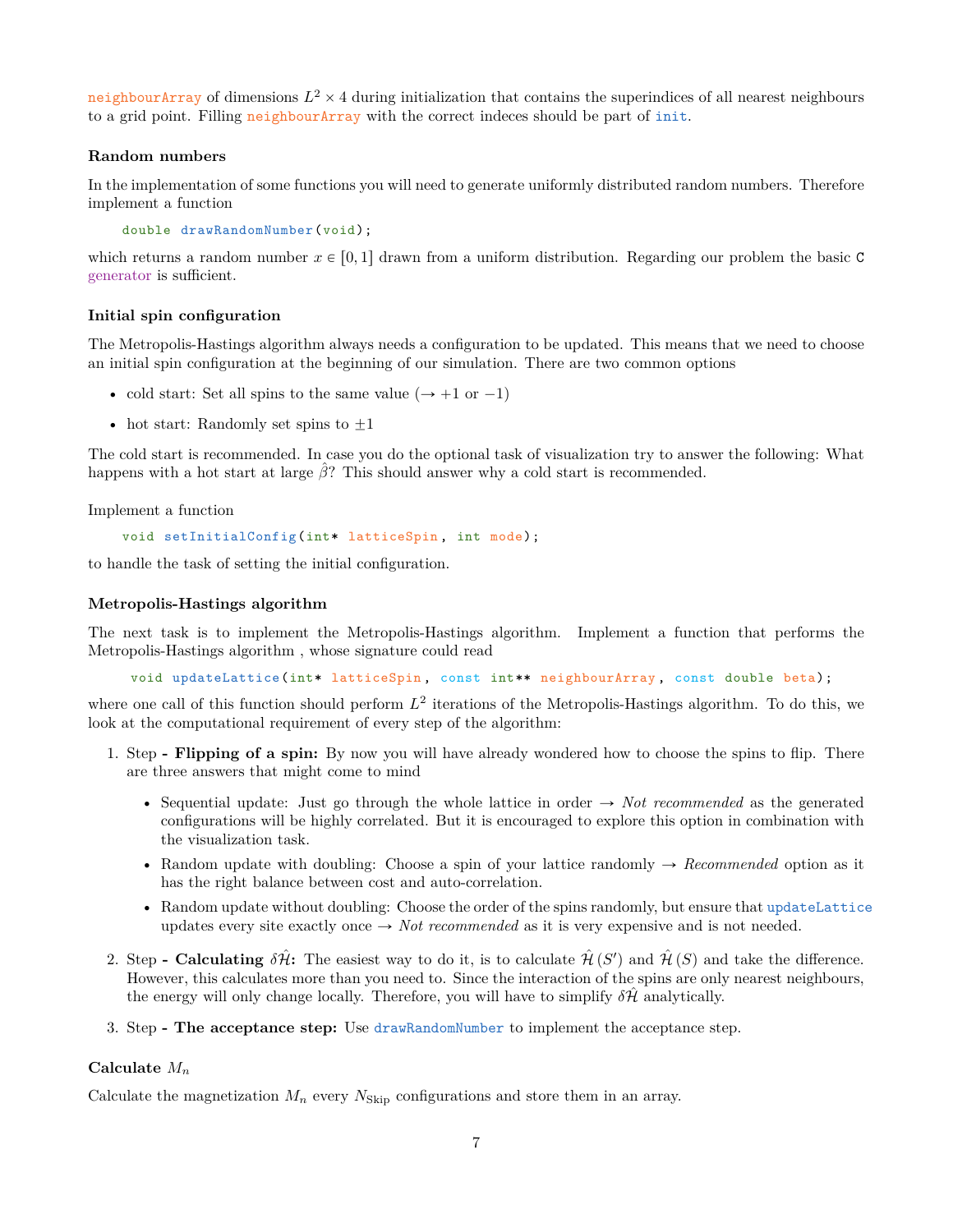#### **Output files**

As proposed in Fig. [5](#page-11-0) this part of your program should be able to output a file output\_file where every line corresponds to the magnetization  $M_n$  of a generated configuration in your Monte Carlo simulation. To keep it simple, generate one file per value of  $\hat{\beta}$ . Generate unique names for you files from the run parameters. It should look like

```
...
0.912109
0.908203
0.913574
0.898926
0.917480
0.912109
...
```
...

If you intend to do the optional task of the visualization, your code should also be able to output files of the spin configuration spinConfig\_file. Generate matrix blocks with the spin values and separate them by a double blank line. Their content should look like

```
-1 -1 +1 -1 -1 -1-1 -1 +1 +1 +1 -1-1 +1 +1 -1 -1 -1
+1 +1 -1 -1 -1 +1
-1 +1 +1 +1 +1 -1-1 +1 -1 +1 +1 +1
-1 -1 +1 -1 -1 +1
...
```
for a  $6 \times 6$  lattice. Make the output of such files optional and only output them when needed, as their size can quickly increase for larger lattices and statistics (having a few GB file is easily possible).

#### **4.3 measure.c**

The code in this file is responsible for

- reading in the previously generated output\_file corresponding to the  $\hat{\beta}$  specified by config\_file
- calculate  $|\langle M \rangle|$  and  $\chi$ ,  $B_3$ ,  $B_4$  of M as defined in Sec. [2.3](#page-2-0) for all configurations after  $N_{\text{Therm}}$ .
- write them to a central file results\_file, where the first column is  $\hat{\beta}$  and the next columns are the corresponding quantities calculated in the previous step.

The content of results\_file should look like

```
...
0.014000 0.029142 0.001359 -0.085496 3.066083
0.015000 0.024791 0.001016 0.091971 3.347088
0.016000 0.026640 0.001137 0.124383 2.998146
0.017000 0.026147 0.001075 0.034916 2.857480
...
```
#### **Thermalization**

When doing Monte Carlo simulations the system needs time to *thermalize*. This means that the system is not yet in equilibrium (with respect to the Monte Carlo simulation) and the generated configurations are not representative. This is best seen when looking at the Monte Carlo history from output\_file. The Monte Carlo history of  $M_n$ of a simulation for  $\hat{\beta} < \hat{\beta}_c$  initialized with a cold start is shown in Fig. [2.](#page-8-0) At the beginning the value starts at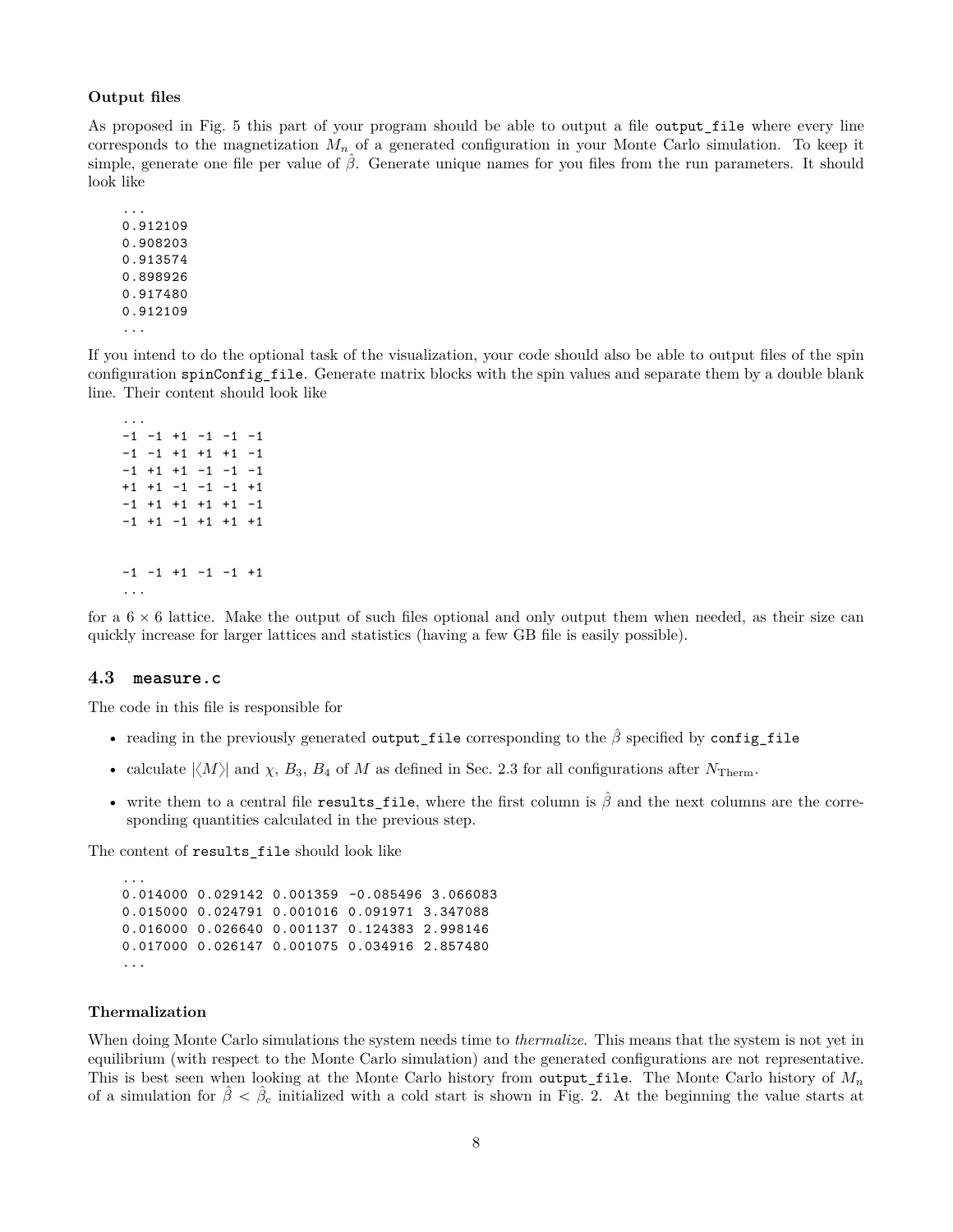<span id="page-8-0"></span>1 (due to the cold start) and then slowly evolves towards zero until it only fluctuates around this value, where it seems to be in equilibrium. The amount of configurations it takes until the simulation is in equilibrium is called thermalization time. One should only start to calculate expectation values of observables with configurations *after* this thermalization time. Keep in mind that this thermalization time depends for one on your system's size, but also on the value  $\beta$ . Therefore is strongly recommended to have a quick look into some of the Monte Carlo histories before calculating observables to have a rough estimate of  $N_{\text{Therm}}$ . When in doubt it is better to overestimate  $N_{\rm Therm}$ .



Figure 2: Monte Carlo history of  $M_n$  for  $L = 256$ ,  $N_{\text{skip}} = 10$  and cold start.

#### **4.4 Visualizing the Monte Carlo simulation**

...

As an optional task you could try to visualize the evolution of configurations saved in spinConfig file in an animation e.g. using gnuplot (or any other tool of your choice). To do so you might need some functionalities, that you might not have used so far. These include [gif terminal](http://gnuplot.sourceforge.net/docs_4.2/node378.html), [do for](http://www.gnuplotting.org/gnuplot-4-6-do/) loops and the [index](http://gnuplot.sourceforge.net/docs_4.2/node123.html#2184) keyword for the splot command. Your script could contain the following lines (note that comments are indicated by # in gnuplot):

```
configurations n<br>
configurations in the Carlo simulation<br>
try to visualize the evolution of<br>
r any other tool of your choice). T<br>
These include gif terminal, do<br>
that the following lines (note that<br>
the size 800,600 # How
set terminal gif animate size 800 ,600 # How does this terminal work?
...
stats datafile nooutput # Gathers informations about the the file: line number etc.
...
# set up output
# set the different ranges
# set a colorpalette
...
set view map
...
do for [i=1: ...] { # Which value has to be set in the second part of the square
splot ... # bracket? Think of the stats command that we used. You will need
                              # the index keyword in splot.
}
```
A frame of your finished animation should then look like Fig. [3.](#page-9-0) Of course you are free to generate the animation in any other way e.g. as a video file.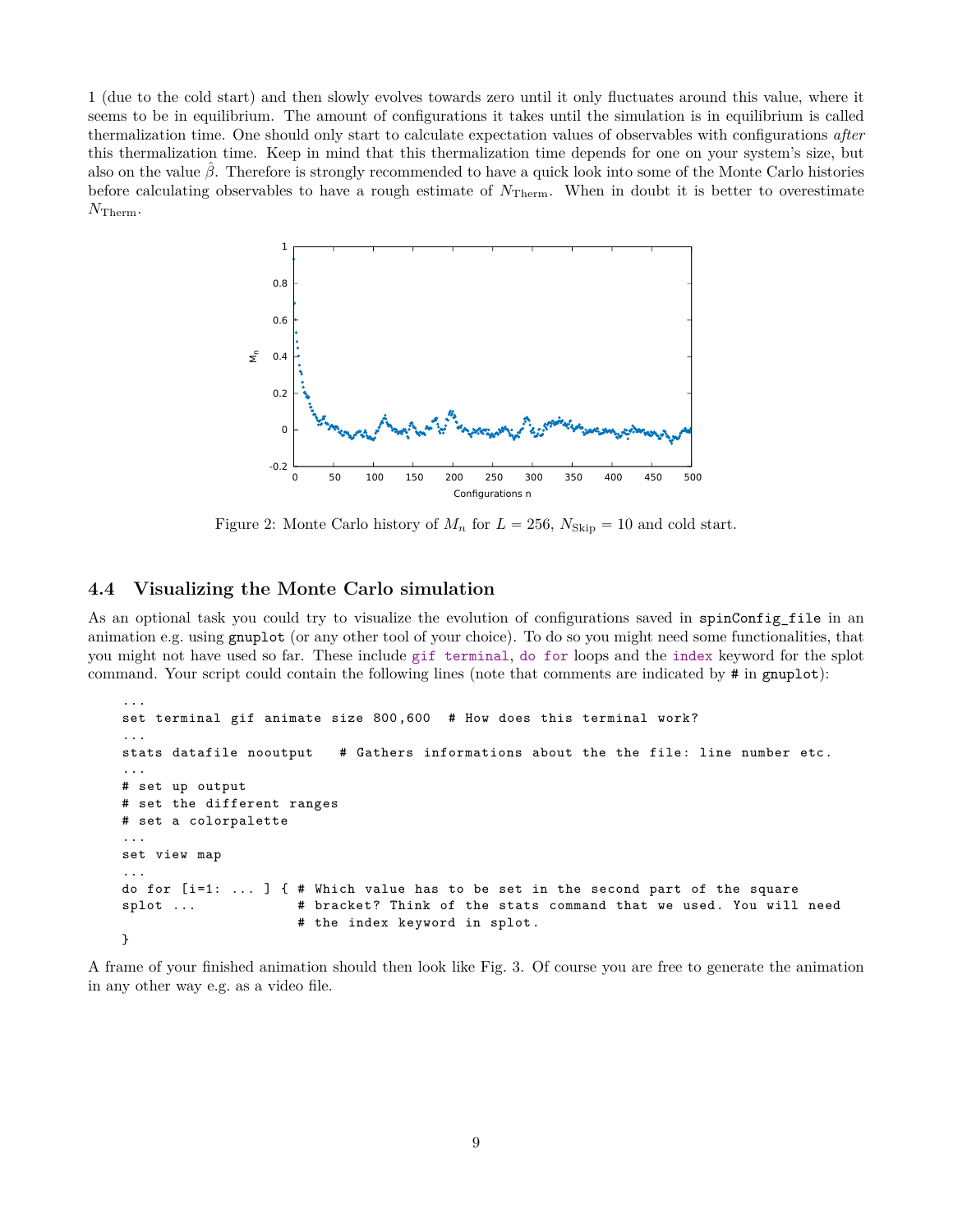

Figure 3: Frame of the animation visualizing the Monte Carlo history of the spin configurations.

## **5 Running your Code**

<span id="page-9-2"></span>To do the main task - determining  $\hat{\beta}_{c}$  - a run with  $L = 30, \hat{\beta} \in \{0.000, 0.001, \ldots, 0.999, 1.000\}$  with  $N = 10000$  and N<sub>Skip</sub> = 100 should be appropriate<sup>[3](#page-9-1)</sup>. Fortunately, there is an analytic result for infinite volume  $\hat{\beta}_c = \frac{1}{2} \ln(1 + \sqrt{2}) \approx$ 0.[4](#page-9-2)407 you can compare the precision of your simulations to. In Fig. 4  $\langle M \rangle$  and  $\chi$  from a run with the suggested parameters are plotted against  $\hat{\beta}$ . Why is a better idea to plot  $|\langle M \rangle|$  instead of  $\langle M \rangle$ ?

<span id="page-9-0"></span>

Figure 4: Results from a run with the suggested parameters.

#### **5.1 Infinite volume limit**

Most of the time we are interested in studying physics in an infinite volume. In contrast to this, our simulations will always be in a finite volume. However, we can simulate with increasing volumes and see if e.g.  $\hat{\beta}_{\rm c}$  converges

<span id="page-9-1"></span><sup>3</sup>On the tutor's office pc this took about 6 minutes.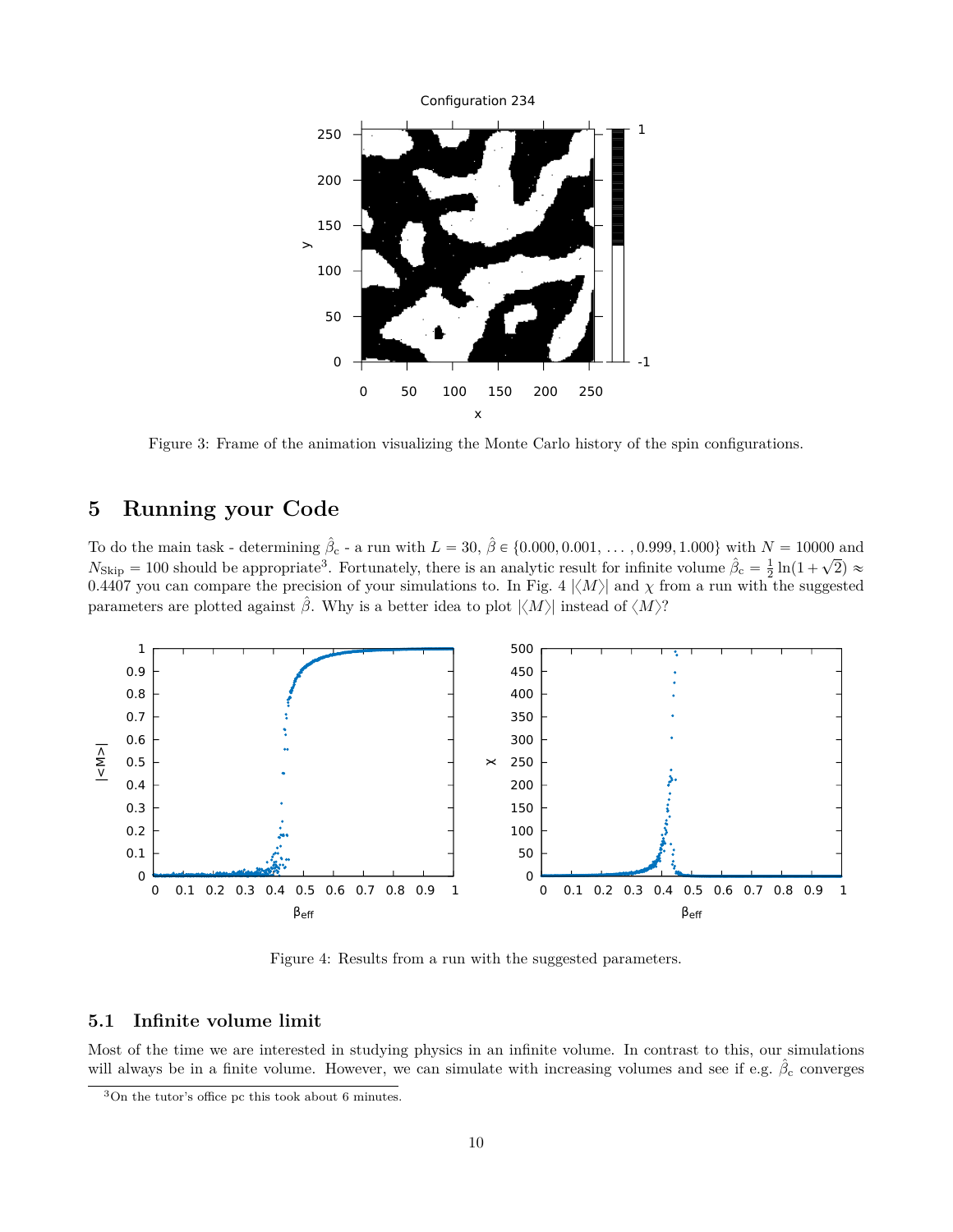to a fix value. To investigate this behaviour determine  $\hat{\beta}_{c}$  for  $L \in \{4, 8, 16, 32, \ldots, 256\}$  (or up to any volume that your computer is able to simulate in a reasonable time<sup>[4](#page-10-1)</sup>). Do the small volumes have any relevant information? Do you think that you reached the infinite volume limit? Are you able to determine the order of the phase transition? Does  $B_3$  improve? Keep in mind that the thermalization time and auto-correlation will drastically increase with the volume. So an increase in  $N_{\text{Therm}}$  and  $N_{\text{skip}}$  will be necessary.

## **6 Closing remarks**

### <span id="page-10-0"></span>**Errors**

So far, we did not speak about errors of observables nor instructed you to calculate these. However, of course, any numerical result is not free from errors and one has to be very careful. The standard deviation alone is not suitable, since the auto-correlation has to be taken into account in the estimation of the errors. Understanding and doing this can be a very complex topic and therefore it is left out of the project.

## **Further literature**

If you want to learn more in detail about Monte Carlo simulation we recommend the following books *Markov Chain Monte Carlo Simulations and Their Statistical Analysis* by Bernd A. Berg and *Monte Carlo Methods in Statistical Physics* by M. E. J. Newman and G. T. Barkema. An important application of Monte Carlo simulation in highenergy physics is lattice field theory in general and lattice [QCD.](https://en.wikipedia.org/wiki/Quantum_chromodynamics) *Quantum Chromodynamics on the Lattice* by C. Gattringer and C. B. Lang is an excellent introduction to this topic for readers familiar with the path integral formalism of Quantum field theory

<span id="page-10-1"></span><sup>4</sup>One hour of run time is still reasonable for such a simulation.